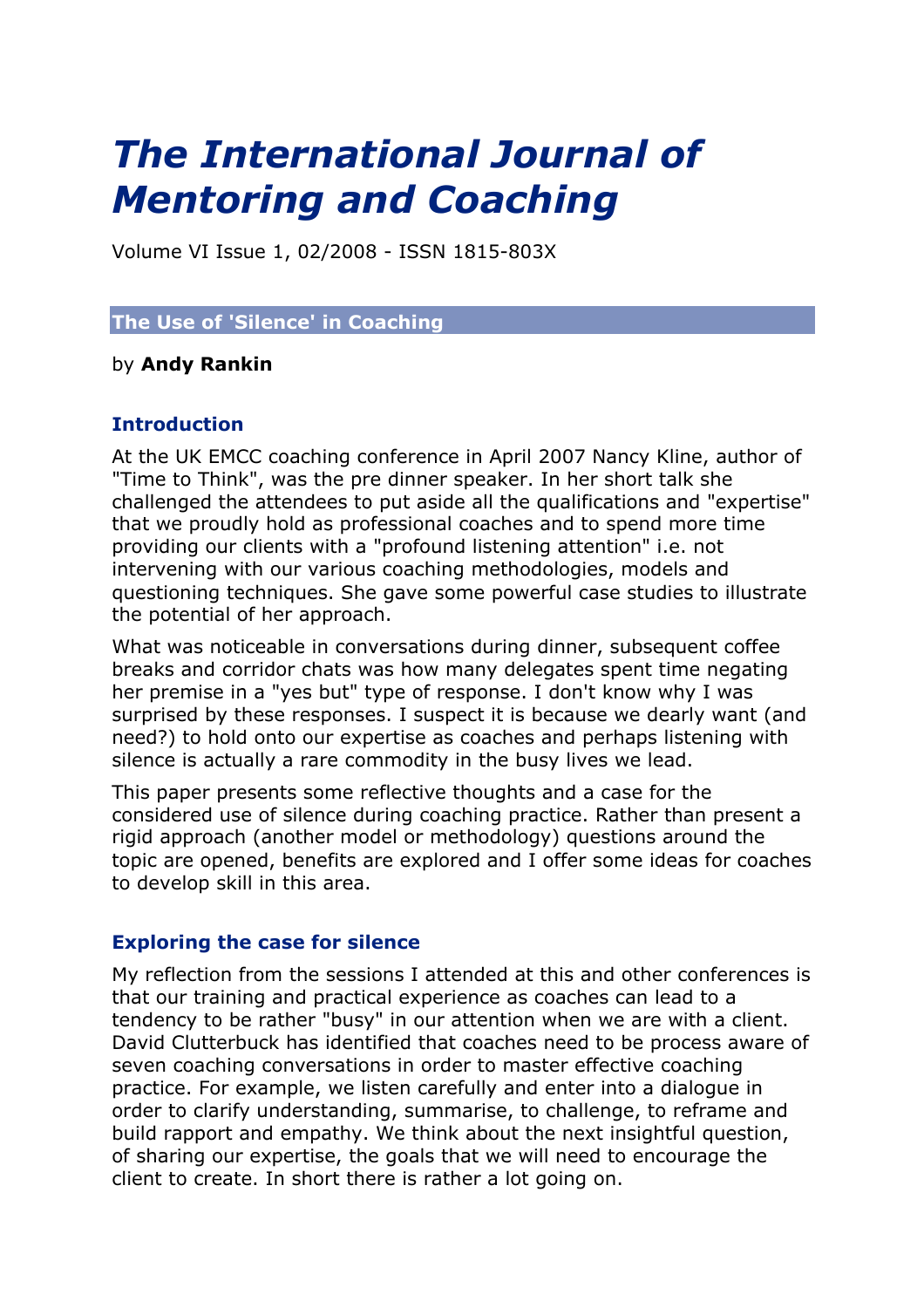What would the potential benefits be for a client of laying down our coaching tools for a while and practising holding more silence? This is not a state of doing nothing. It is what I might call the provision of a profound listening space or what Nancy Kline refers to as profound attention.

- A quiet time beyond the usual rush and urgency of life provision of a sanctuary
- A unique shared partnership where one human being holds a space for another to explore an issue at hand in their own uninterrupted time
- Less invasion (by us) of the client's own thinking processes thus nurturing their unconscious thinking to come into play and to grow
- Enabling them to hear the whispering of their deepest aspirations
- A chance for the person to connect with their own "true self" the still small voice of poetry and spiritual writing
- An experience of a deeper sense of community, identity, and solidarity
- This silent togetherness yielding a greater sensitivity to events, social relations and issues at hand
- Their own solutions to emerge
- Clarity on ways forward emerging naturally and effortlessly

Do such benefits have a place at all in the world of organistional coaching? The increasing demands in all spheres to provide a return on investment and other measurable outputs inevitably leads to a pressure to be focused on performance, the setting and achievement of goals and such like. However, there will be times when following a less focused approach and providing profound attention might be useful. For example:

- The exploration of transition issues in career and/or life
- A stepping back reflective phase / taking stock / thinking what next?

Exploring questions such as:

- What is really important to me?
- What are my deepest aspirations?
- What do I really want to do going forward?
- What are my deepest held values?
- What would I like to be remembered for?
- What is my vision?

These reflective scenarios may be the main reason for the coaching relationship. Alternatively they might be islands of reflection during a phase of performance coaching or a subset of activities related to leadership development or adapting to change in a restructuring or outplacement scenario.

## **A Comparison of Style**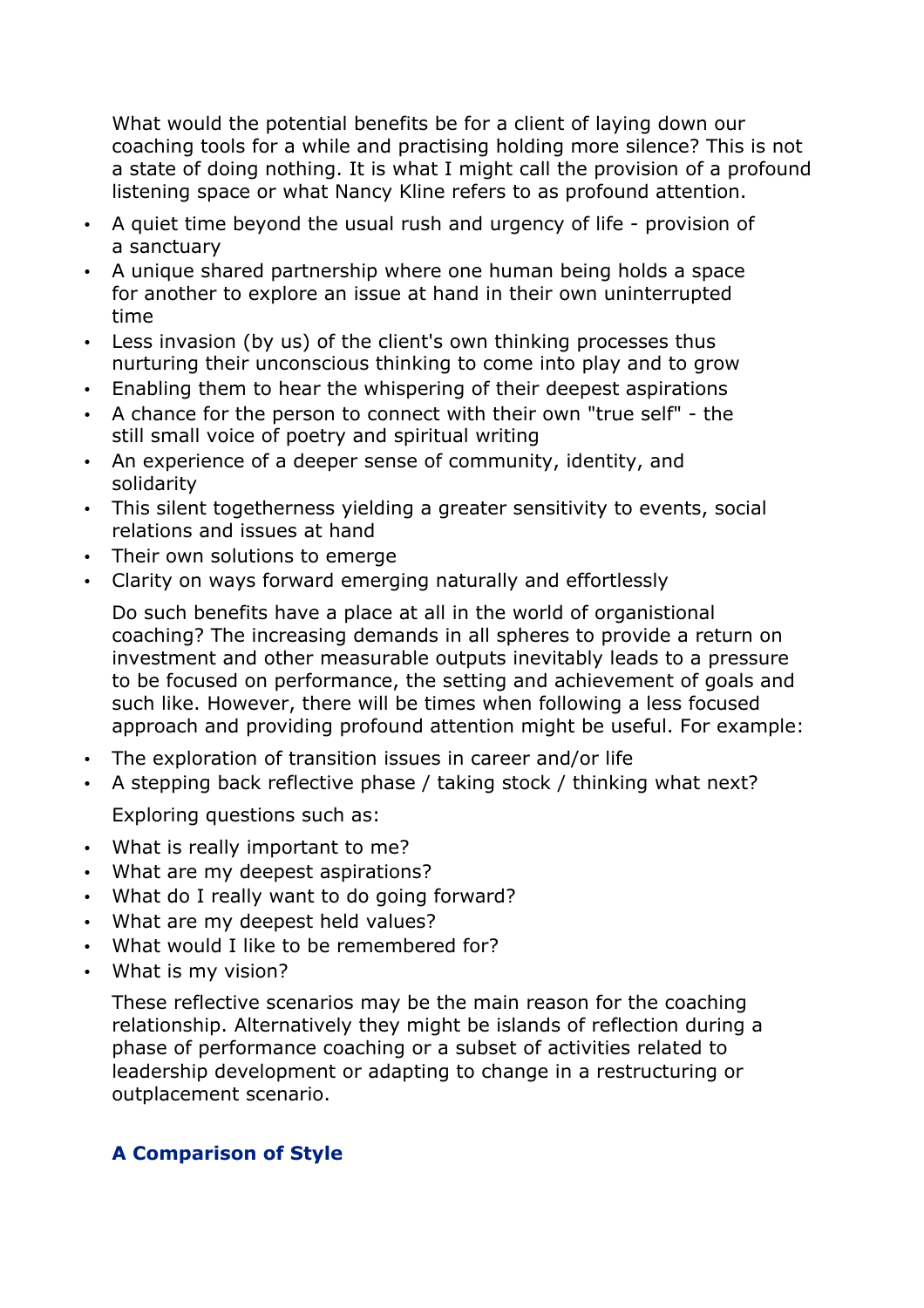To clarify what I mean by providing a profound listening space for coaching clients (holding silence) I have summarised the main features and compared them against key features common in coaching approaches (see Table 1).

## **Table1: Comparing key features of profound listening with coaching Source: A Rankin, 2007**

| Coaching                                                                                                  | Profound Listening                                                                             |
|-----------------------------------------------------------------------------------------------------------|------------------------------------------------------------------------------------------------|
| Coach (possible attitude of helper or expert) Client<br>(being "coached")                                 | Profound listener (fellow human being)Unique<br>individual(Nancy Kline - Thinker & Thinking pa |
| Summarising Reflecting back Checking<br>understandingRapport / EmpathyCommitmentGoals                     | Profound attention Holding a "space" Not interrup                                              |
| Tending toward outward focus                                                                              | Settling to inner focus                                                                        |
| Structured                                                                                                | Unstructured                                                                                   |
| Rational analysisThought feelingsExplored beliefs and RuminationStill quiet voiceFelt feelings<br>drivers |                                                                                                |
| Client as "object"                                                                                        | Whole person at this moment in time transition in<br>future                                    |
| DialogueExpertise sharedSteering towards goals                                                            | Listening Time to think, unfurlSelf realisation                                                |
| Timed                                                                                                     | "Timeless"                                                                                     |

Guy Claxton in his 1997 book Hare Brain Tortoise Mind uses an analogue in writing about how there are different types of thinking and intelligence. He explores the power of slow unconscious, contemplative thinking in contrast to more deliberate conscious thinking which society has tended to favour. He states that the leisurely, apparently aimless ways of knowing are as intelligent as other faster ones. He also suggests that more patient, less deliberate modes of the mind are particularly suited to situations that are intricate, shadowy or ill defined. This will certainly fit many organisational contexts! I propose that the holding of silence in coaching, allowing the rumination of the thinker in an un-pressured way, will allow the tortoise mind to function and to be brought into play.

## **Insights from other contexts**

"In the attitude of silence the soul finds the path in a clearer light, and what is elusive and deceptive resolves itself into crystal clearness" Gandhi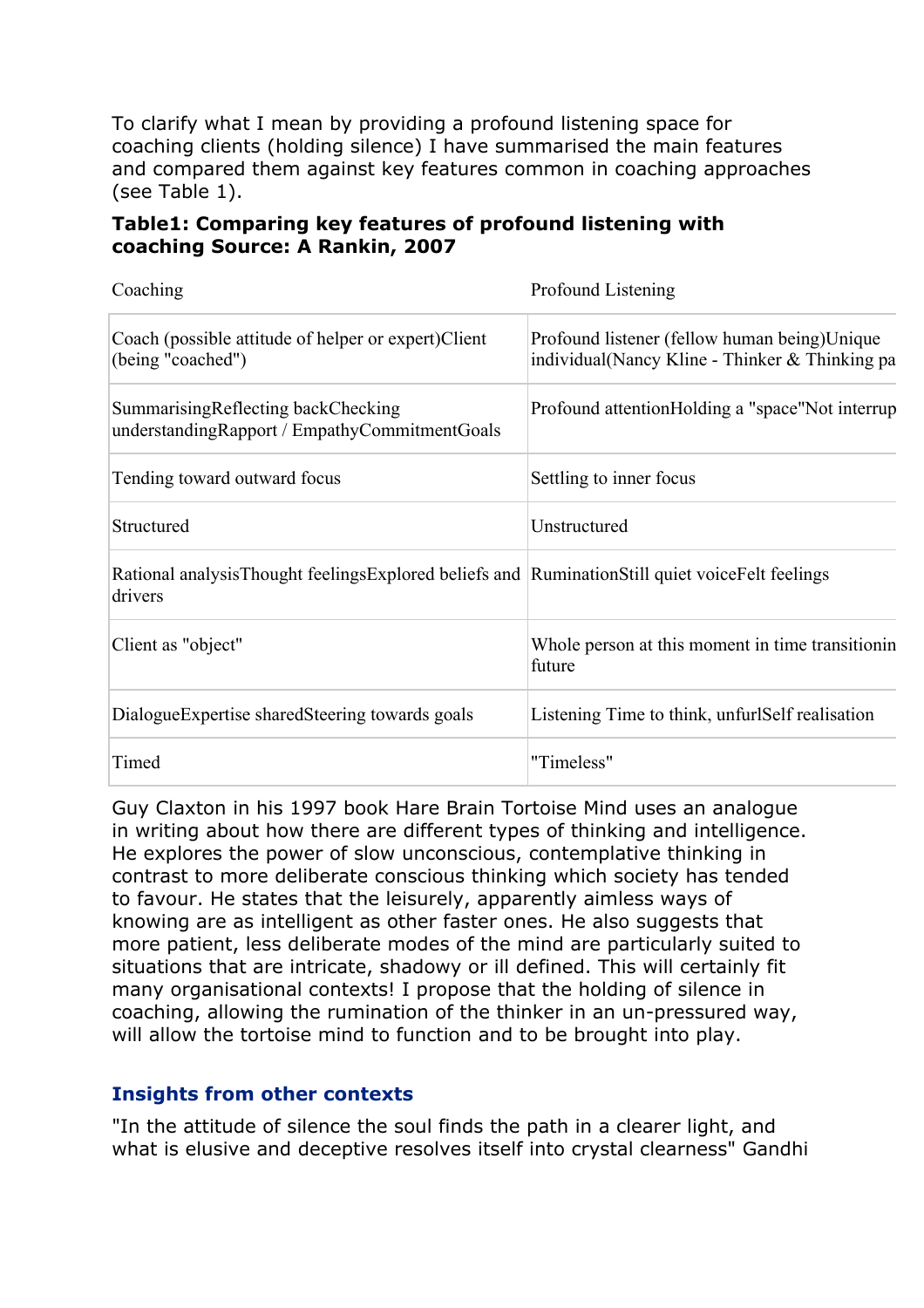I have found reading outside of leadership development or HR practice to be useful in exploring this topic. Religious writing is a natural resource to draw on. Quaker literature is rich in reflections on the power of silence in worship and everyday life. One of the first Quakers, wrote,

"True silence is the rest of the mind; and is to the spirit, what sleep is to the body, nourishment and refreshment." William Penn

By holding a silent space at times with our clients we are perhaps allowing a process of nourishment as well as attending to issues at hand.

Abbott Christopher Jamison, whose Benedictine order featured in the BBC TV series The Monastery, shares his insights from working with the many people who have attended retreats at Worth Abbey. His 2006 book Finding Sanctuary - Monastic Steps for Everyday Life, has a whole section on silence as one aspect of Benedictine practice developed over centuries of practice. I suggest that the moments of silence that we can create through practising profound attention as coaches could be thought of as useful islands of sanctuary. Sanctuary away from the busy world we live in and that we and the client will return to once a coaching session is over. However, we return refreshed and perhaps wiser at some level.

## **How to improve our silence abilities**

At the same EMCC conference I attended a session run by Megan Reitz from Ashridge on "Empathic Resonance". In pairs she guided us in two exercises. First for five minutes we just had to sit and pay full attention to our partner with no agenda other than to be with them. Second time round for another five minutes we were encouraged to have the notion of "helping" in our minds as we sat paying attention. Several people mentioned in the feedback there being a subtle shift and how attention was different in the two instances. Megan commented that some people find it useful to have a focus of helping in mind; it can in particular assist those who have a busy internal dialogue. For others, holding an intention can in itself distance them from being just truly present, in the moment, with the other person.

If there is a perceived lack of skills in being able to hold silence here are some ideas for nourishing the ability:

- With everyday conversations resist the urge to interrupt or tailgate (finishing a sentence for the other person) and allow it to pass - keep listening and notice what happens
- Forego the notion of being an expert, be a fellow human being holding a profound listening space
- Cultivate a philosophy of "being interested" rather than "being interesting"
- Study literature in this field
- Take times of personal reflective quiet time to discover your own centeredness